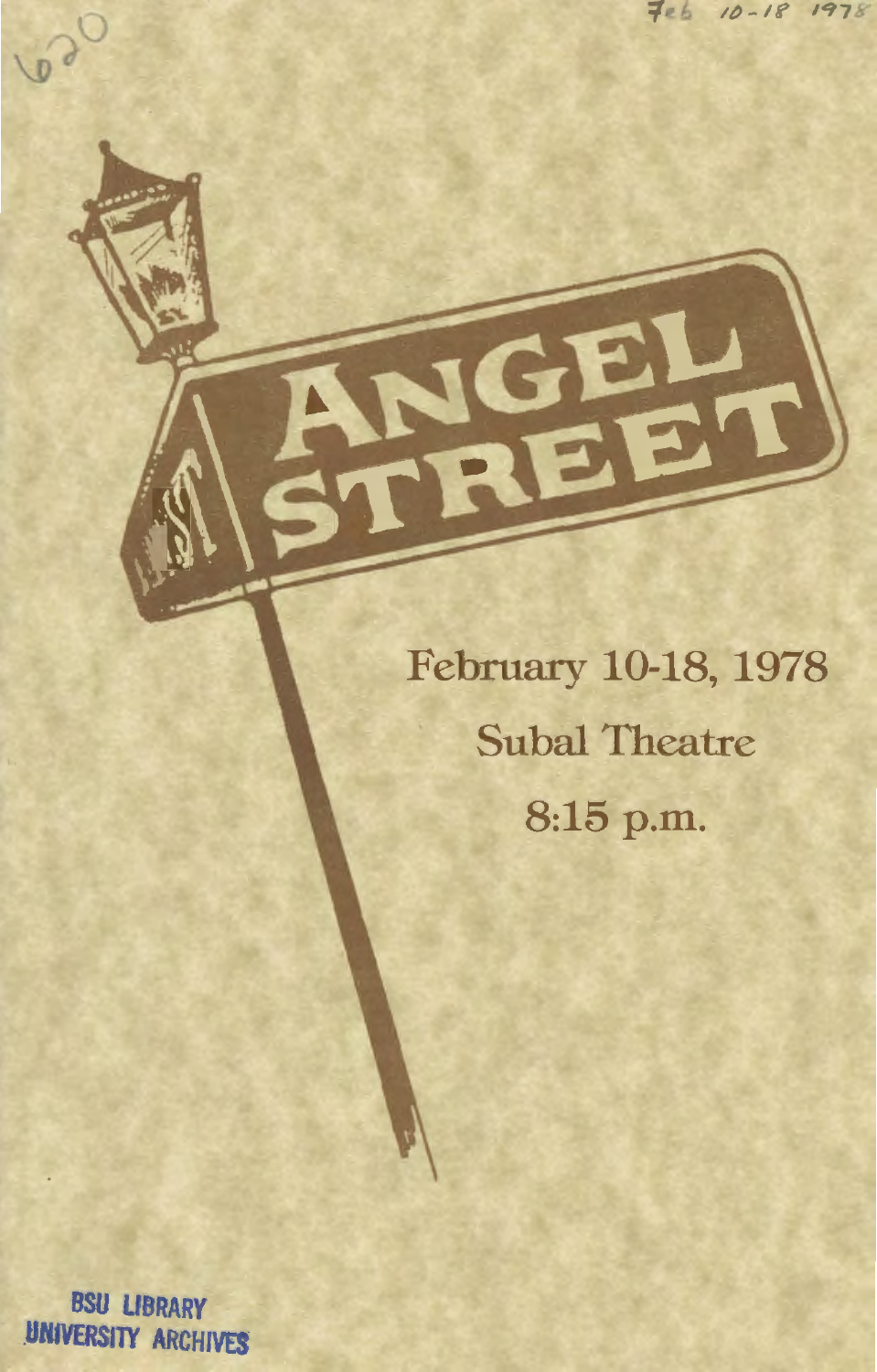**Boise State University Department of Theatre Arts**  presents

Patrick Hamilton's

#### **Cast**

The entire action of the play occurs in a house on Angel Street, located in the Pimlico district of London. The time is 1880.

> **Act One**  Late afternoon.

**Intermission** 

**Act Two**  Immediately afterwards.

**Act Three**  Later the same night.

\*Produced with special permission of Samuel French.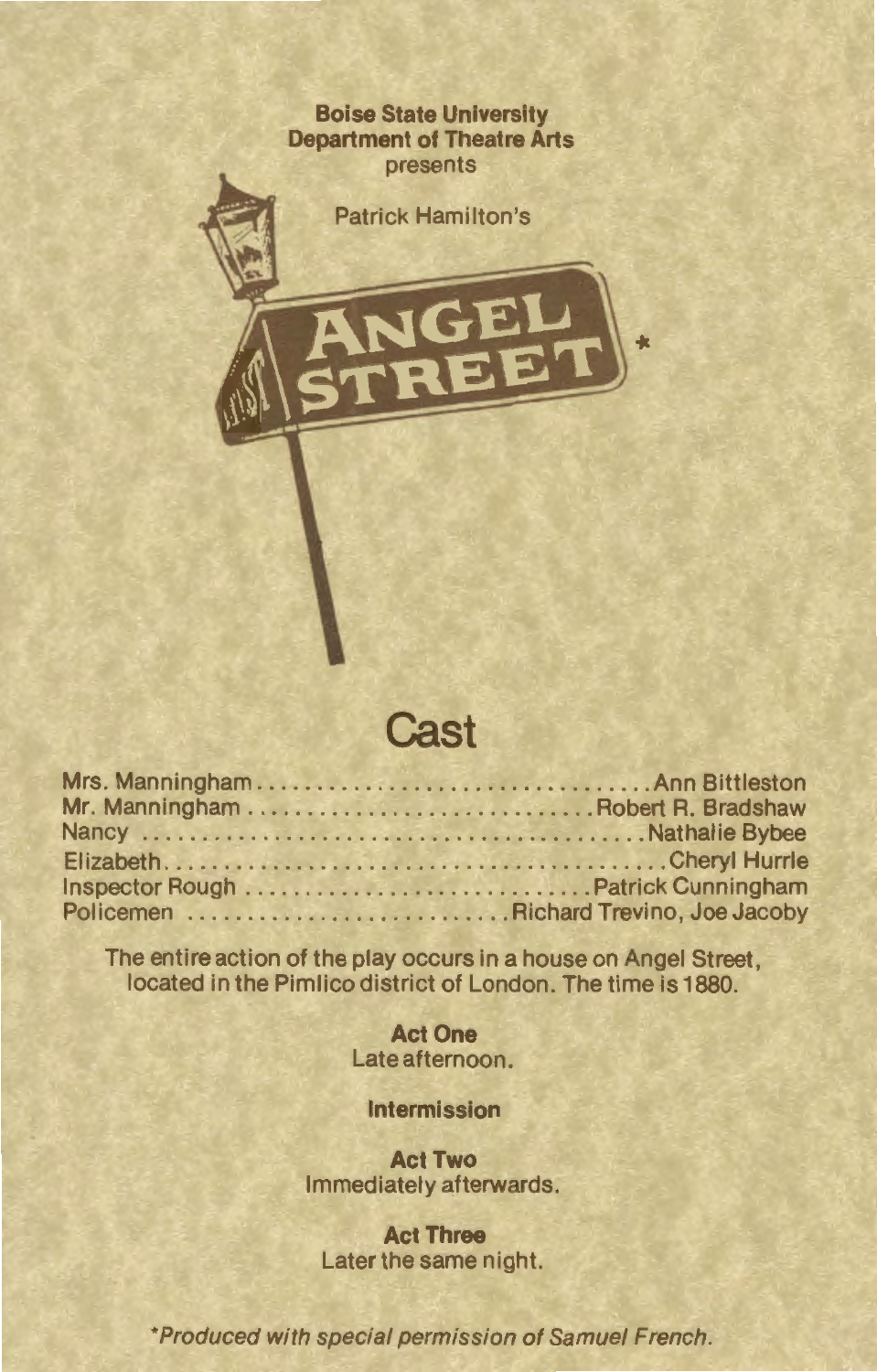# **Production Staff**

| Publicity Charles Lauterbach, Ann Bittleston |
|----------------------------------------------|
| Box Office Debra Pang, Kathy Rundquist       |
|                                              |
|                                              |
|                                              |

### **Production Crews**

**Lighting**  Kathy Rundquist

**Properties**  Joe Jacoby Kris McAllister

**Costumes**  Nan Harms Melanie Yellen Nancy Frederick

**Sound**  Beth Somerton

**House Manager** 

**Scenery**  Student Employees: Larry Babcock Leslie Fowler-Palmer Bruce Richardson Janet Eskew Members of TA 118: Technical Theatre

**Ushers** 

**Special Thanks** to Russ Myers of the Campus Head Shop for Mr. Manningham's hair cut and dye; Smith's Fireplace Shop; Hempel's Antiques, Emmett; Frances Sase; Keystone Pizza Franchises.